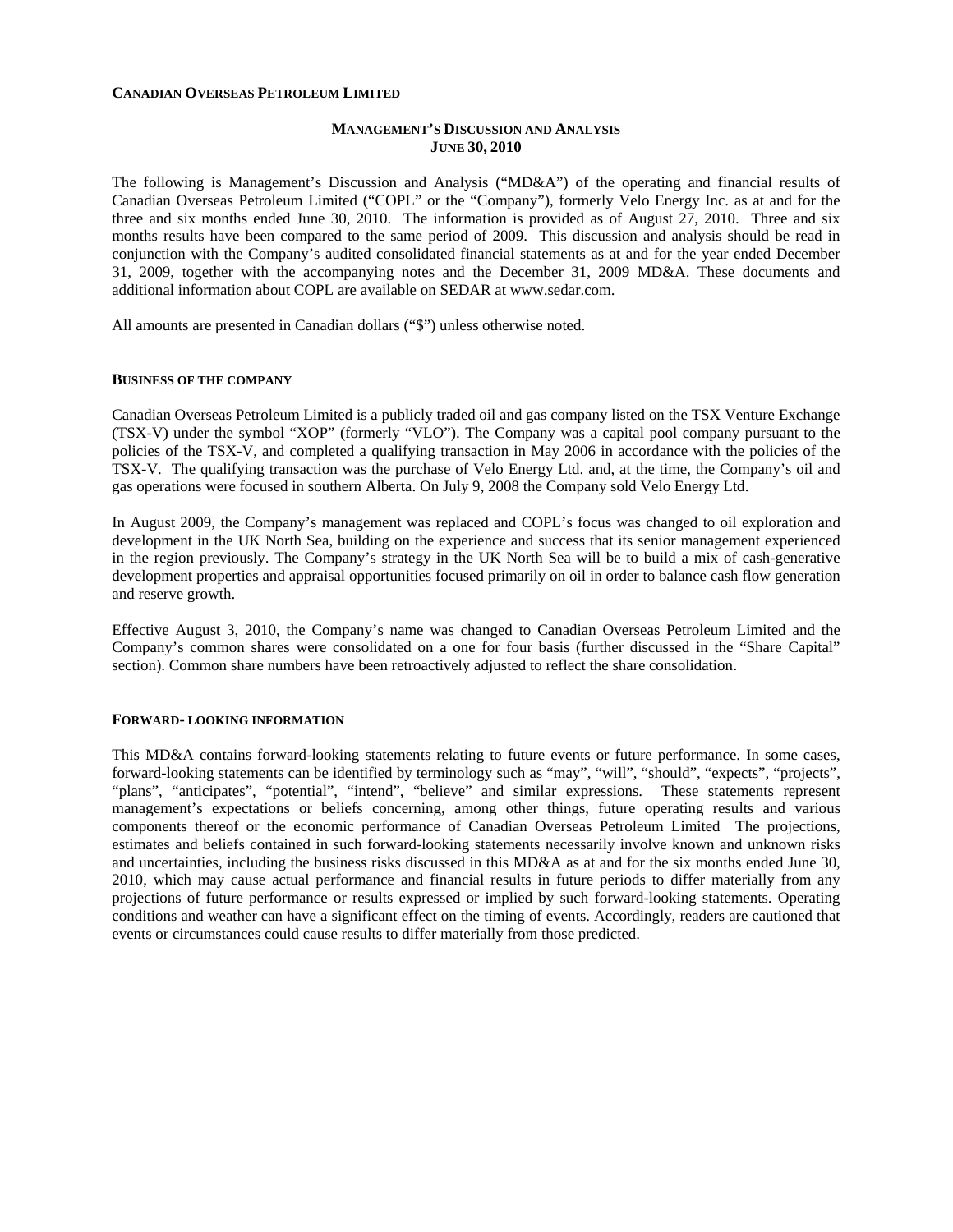Forward-looking statements included or incorporated by reference in this document include statements with respect to:

- the Company's strategy to establish and grow an oil and gas business in the UK North Sea (the "Overview", " Outlook", "Liquidity and Capital Resources" sections);
- the Company's ability to raise capital and obtain financing necessary to set up and develop profitable oil operations in the UK (the "Overview", "Outlook", "Liquidity and Capital Resources" and "Commitments and Contractual Obligations" sections);
- The Company's ability to sign a sale and purchase agreement and obtain financing and necessary consents required to close proposed acquisition/farm-in transactions (the "Overview" and "Outlook");
- The Company's assumptions in respect of the calculation of stock-based compensation and valuation of warrants (the "Stock-based Compensation Expense" and "Interest and Financing Charges" sections).

The Company's actual results may differ materially from those anticipated in these forward-looking statements as a result of the following risk factors:

- General economic conditions in Canada, the United Kingdom and globally;
- Volatility and competition in the capital and debt market, which causes uncertainty in terms of adequate financing being available to the Company on acceptable terms;
- The uncertainty of realizing anticipated benefits from proposed acquisitions, including uncertainty regarding reserve estimates;
- Industry conditions, in particular volatility in oil prices, availability of drilling and production equipment, and changes in capital and operating costs;
- Risks inherent to subsea development and offshore operations, including but not limited to drilling hazards, environmental damage, health and safety, unexpected geological and technical problems, extreme weather conditions, insufficient storage and transportation capacity;
- Competition for drilling rigs, subsea equipment, professional services and skilled personnel;
- Governmental regulations in respect of the oil and gas industry, including environmental regulations, the corporate income tax regime, the consents and approvals necessary for offshore operations in the UK, and decommissioning liabilities;
- Fluctuations in foreign exchange and interest rates
- Risks associated with being a non-operator, including dependence on the operator's skills to keep costs and timetables within a budget and dependence on the operator's industry preferences, choices and priorities (which may not be in line with the Company's).

For the purpose of forward-looking statements included or incorporated by reference in this MD&A, the Company has made assumptions regarding:

- General economic conditions and financial markets, including costs of raising capital and cost of debt;
- Availability of financing on acceptable terms;
- Availability of acquisition or farm-in prospects in offshore UK;
- The energy market and future oil prices;
- Availability of drilling, development and production equipment and respective professional services and skilled personnel;
- Current technology and future costs of equipment and operation for offshore oil production in UK;
- Governmental consents and environmental and tax laws:
- Future exchange rates and interest rates;
- Cooperation with partners and field operators.

The above summary of major risks and assumptions, related to forward-looking statements included or incorporated by reference in this MD&A has been provided for readers to gain a more complete perspective on COPL's future operation. However, readers should be cautioned that the above list of factors is not exhaustive and that this information may not be appropriate for other purposes. Forward-looking statements included or incorporated by reference in this MD&A are valid only as at the date of this MD&A, and the Company does not intend to update or revise these forward-looking statements except as required by applicable securities laws. The forward-looking statements contained in this MD&A are expressly qualified by this cautionary statement.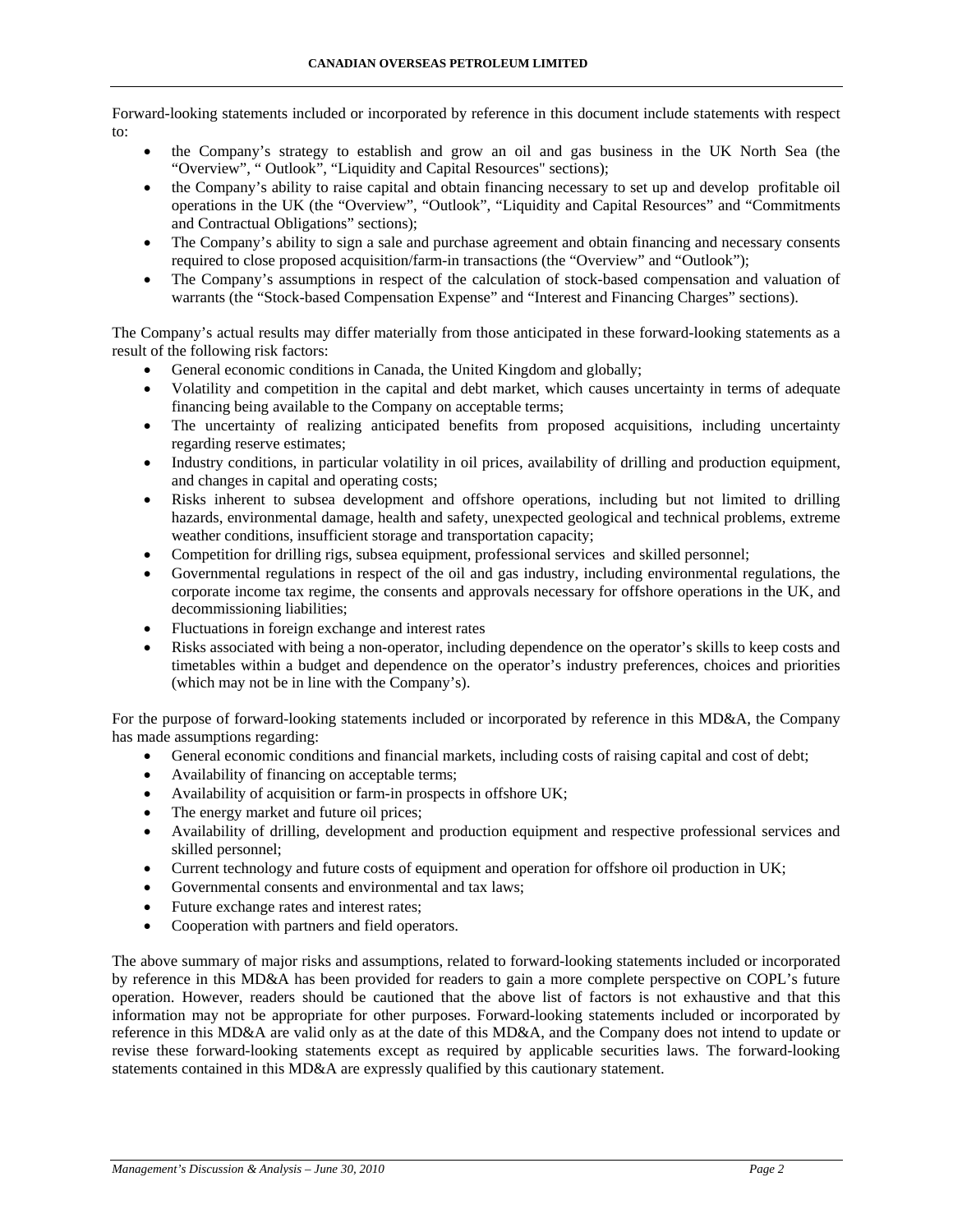## **OVERVIEW \***

During the second quarter of 2010, COPL focused mainly on the following:

- Obtaining financing to cover the Company's short term working capital requirements;
- Negotiating potential acquisitions and farm-in agreements for oil and gas offshore properties located in the UK North Sea;
- Obtaining adequate financing to allow the Company to pursue appraisal and development projects in the UK.

On May 14, 2010 and May 21, 2010, the Company closed the private placements of 6,872,579 units at \$1.20 per unit (27,490,315 pre-consolidation units at \$0.30 per unit), each unit consisting of one common share and one half of a share purchase warrant. Each whole warrant will entitle the holder to acquire an additional common share at an exercise price of \$2.00 (pre-consolidation exercise price of \$0.50) expiring November 14, 2011. The total gross proceeds amounted to \$8,247,095 and will be used to finance the Company's short term working capital requirements, including payment of accrued liabilities incurred with respect to acquisitions in the UK North Sea and for general corporate purposes.

On August 16, 2010, the Company (through its UK subsidiary) has entered into a Letter of Intent ("LOI") with a third party that will allow the Company to earn a 50% interest in two blocks in the UK North Sea. The Company will participate in this farm-in by paying a portion of the drilling cost which are expected to be less than \$15 million to the Company. Drilling on this exploration prospect will target oil and is anticipated within next year, subject the Company obtains adequate financing The LOI is subject to financing and regulatory approval

The Company is currently in the process of negotiating new potential transactions to acquire and/or farm into a nonoperating interests in an oil and gas properties in the UK North Sea that will comply with the requirements of the UK Department of Energy and Climate Change ("DECC").

*\* This section contains forward-looking information. Please see the "Forward-looking Information" section (at the beginning of this document) for a discussion of risks and uncertainties relating to such information.* 

### **FINANCIAL SUMMARY**

The Company's general and administrative costs increased during the first two quarters of 2010 due to a change in management and an increase in activities. General and administrative costs amounted to \$1,199,044 and \$2,638,862 for the three and six month periods ended June 30, 2010, compared to \$29,148 and \$44,211 for respective periods of 2009. Interest and financing charges amounted to \$190,260 and \$460,660 for the three and six month periods ended June 30, 2010, compared to nil for respective periods of 2009. In addition, the stock-based compensation expense of \$583,000 for the stock options granted was recognized for the period ended June 30, 2010. As a result, the Company's net loss amounted to \$1,973,699 and \$3,680,290 for the three and six month periods ended June 30, 2010, compared to net loss of \$16,339 and \$17,883 for respective periods of 2009.

In the second quarter of 2010, the Company closed a private placement for gross proceeds of \$8,247,095. A portion of these funds was used for the repayment of a \$2,000,000 loan and outstanding accounts payable. Accordingly, the Company's current liabilities were reduced from \$3,702,849 as at December 31, 2009 and \$4,424,336 as at March 31, 2010 to \$295,573 as at June 30, 2010. Cash used in operating activities amounted to \$1,219,661 and 2,854,513 for the three and six months ended June 30, 2010, compared to \$16,339 and \$17,883 for the respective periods of 2009.

# **OUTLOOK \***

The Company's current strategy is to establish and grow its oil and gas business in the UK North Sea by acquiring and/or farming into interest in unappraised and/or undeveloped assets and by participating in UK North Sea licensing rounds on a non-operator basis.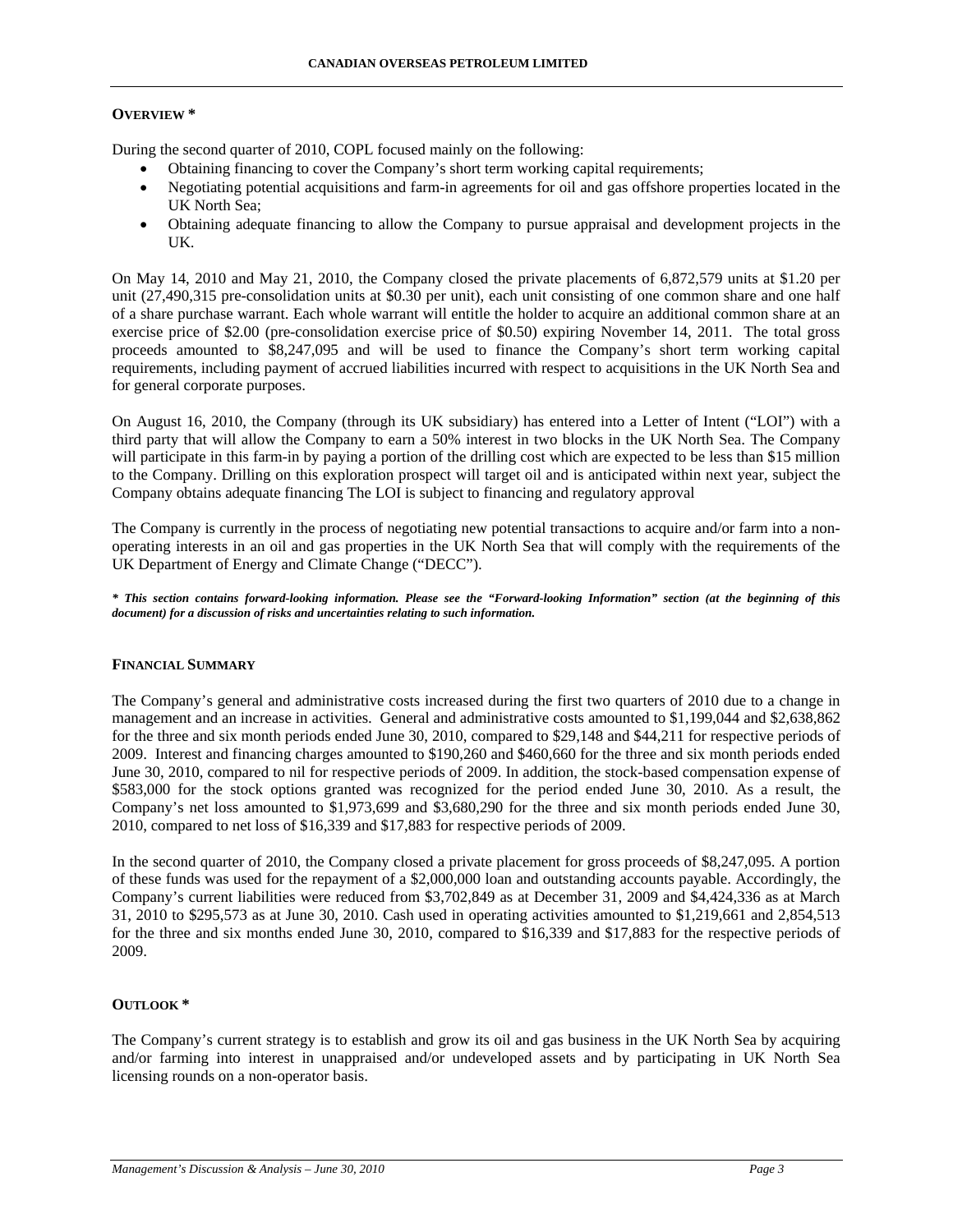The Company's short-term operations will focus on:

- finalizing Sales and Purchase Agreements in respect of acquisition/farm-in into a non-operating interests in oil and gas properties in the UK North Sea.
- evaluating other prospects and farm-in potentials in the UK North Sea.

The Company currently anticipates incurring substantial expenditures for its capital investment plans and to meet contractual obligations as outlined in "Contractual Obligations". The Company's ability to undertake its capital investment and business plans is dependent on its ability to obtain additional financing.

*\* This section contains forward-looking information. Please see the "Forward-looking Information" section (at the beginning of this document) for a discussion of risks and uncertainties relating to such information.* 

## **FINANCIAL AND OPERATING HIGHLIGHTS**

## **Net Income and Cash Flows from Operating Activities**

The following table summarizes the Company's financial results for the there and six months ended June 30, 2010 and 2009:

|                                   | Three Months ended<br><b>June 30,</b> |            | <b>Six Months ended</b> |            |
|-----------------------------------|---------------------------------------|------------|-------------------------|------------|
|                                   |                                       |            | <b>June 30,</b>         |            |
|                                   | 2010                                  | 2009       | 2010                    | 2009       |
| General and administrative        |                                       |            |                         |            |
| expenses                          | \$1,199,044                           | \$29,148   | \$2,638,862             | \$44,211   |
| Net loss                          | (1,973,699)                           | (16, 339)  | (3,680,290)             | (17, 883)  |
| Per share loss                    | \$(0.10)                              | \$(0.00)   | \$(0.20)                | \$(0.00)   |
| Cash used in operating activities | \$(1,219,661)                         | \$(16,339) | \$(2,854,513)           | \$(17,883) |
| <b>Post-consolidation:</b>        |                                       |            |                         |            |
| Issued common shares              |                                       |            |                         |            |
| at June 30                        | 23,965,935                            | 16,652,222 | 23,965,935              | 16,652,222 |
| Weighted average - basic          | 19,879,816                            | 16.652.222 | 18,150,626              | 16.652.222 |
| <b>Pre-consolidation:</b>         |                                       |            |                         |            |
| Issued common shares              |                                       |            |                         |            |
| at June 30                        | 95,863,738                            | 65,608,888 | 95,863,738              | 65,608,888 |
| Weighted average - basic          | 79,519,264                            | 65,608,888 | 72,602,503              | 65,608,888 |
|                                   |                                       |            |                         |            |

# **Comparative Balance Sheet Items**

The following table summarizes the Company's financial position as at June 30, 2010, March 31, 2010 and December 31, 2009:

|                                             | June 30, 2010          | <b>March 31, 2010</b>  | <b>December 31,2009</b>  |  |
|---------------------------------------------|------------------------|------------------------|--------------------------|--|
| Cash and cash equivalents<br>Current assets | 3,429,973<br>3,668,839 | \$621,465<br>822,270   | \$1,408,528<br>1,790,857 |  |
| Bridge Loan                                 |                        | 1,905,630              | 1,802,315                |  |
| Current liabilities<br>Share capital        | 295,573<br>15,072,562  | 4,424,336<br>8,062,924 | 3,702,849<br>8,062,924   |  |
| Shareholders' equity                        | 3,481,807              | \$(3,478,132)          | \$(1,771,541)            |  |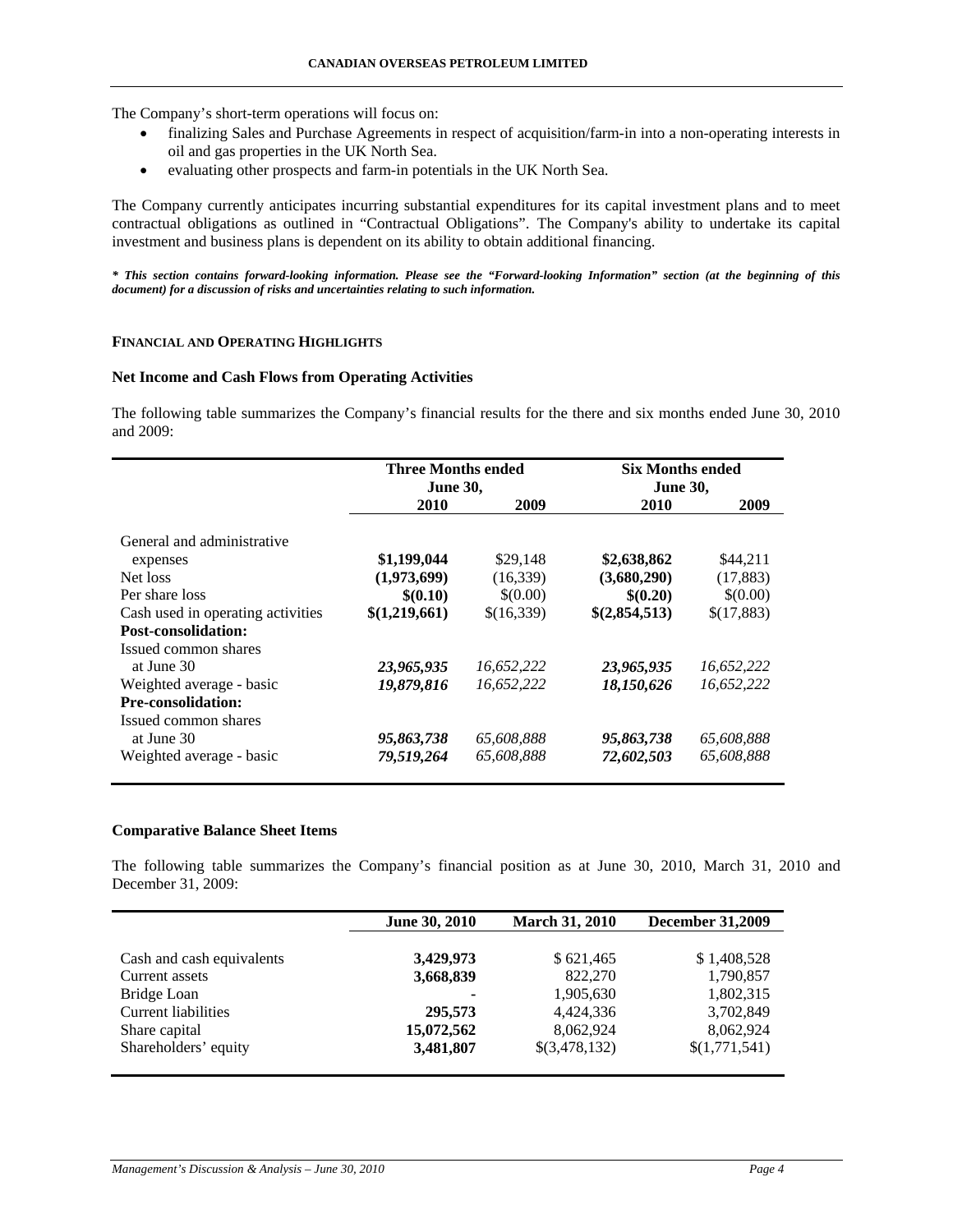## *Repayment of Bridge Loan*

On December 11, 2009, the Company signed a Bridge Loan agreement for \$2,000,000 with Endeavour Financial Corporation ("Endeavour") to finance the Company's working capital needs. The Bridge Loan maturity was December 14, 2010 and the loan bore interest at a rate of 10% per annum, payable at maturity or an earlier repayment date. The loan agreement also included a provision that in the event the Company completes any financing, the proceeds should be used to first repay the Bridge Loan together with accrued interest. Accordingly, on June 7, 2010, subsequent to the Private Placement (discussed further in the "Share Capital" section") the Company repaid the Bridge Loan in full, together with \$95,890 of accrued interest.

### **ADDITIONAL DISCLOSURE FOR VENTURE ISSUERS WITHOUT SIGNIFICANT REVENUE**

The Company is a venture issuer that has not had significant revenue from operations in either of its last two financial years. In accordance with National Instrument 51-102, additional disclosure on material costs is presented below.

|                                   | <b>Three Months ended</b><br><b>June 30,</b> |          | <b>Six Months ended</b><br><b>June 30,</b> |          |
|-----------------------------------|----------------------------------------------|----------|--------------------------------------------|----------|
|                                   | 2010                                         | 2009     | 2010                                       | 2009     |
| General and administrative:       |                                              |          |                                            |          |
| Payroll, external directors' fees |                                              |          |                                            |          |
| and related costs                 | \$275,261                                    |          | \$379,261                                  |          |
| Consulting services               | 460,499                                      | \$5,639  | 1,193,136                                  | \$10,139 |
| Professional services             | 94.230                                       | 15,217   | 162,775                                    | 16,104   |
| Travel expenses                   | 124,100                                      |          | 251,722                                    | 129      |
| Office expenses                   | 184,010                                      | 1,367    | 575,858                                    | 1,624    |
| Stock exchange and transfer       |                                              |          |                                            |          |
| agent fees                        | 49,453                                       | 6,925    | 61,754                                     | 16,215   |
| Other general and administrative  | 11,491                                       |          | 14,356                                     |          |
| Total general and administrative  | \$1,199,044                                  | \$29,148 | \$2,638,862                                | \$44,211 |
| Capitalized exploration and       |                                              |          |                                            |          |
| development costs                 | \$0                                          | \$0      | \$0                                        | \$0      |

### **GENERAL AND ADMINISTRATIVE EXPENSES**

General and administrative expenses amounted to \$1,199,044 and \$2,638,862 for the three and six month periods ended June 30, 2010 as compared to \$29,148 and \$44,211 for the respective periods of 2009. The increase in expenditures reflects the increase in size of the Company's team and its activities in 2010. Effective June 1, 2010, the Company has eight full time employees in management, accounting and administration functions.

## **INTEREST AND FINANCING CHARGES\***

Interest and financing charges amounted to \$190,260 and \$460,660 for the three and six month periods ended June 30, 2010 as compared to nil for the respective periods of 2009, and related entirely to the Bridge Loan with Endeavour. The total costs for six month period ended June 30, 2010 included:

- \$ 86,660 interest from January 1, 2010 up to June 7, 2009, when the loan was repaid in full,
- \$167,000 of an additional fee paid via issuance of the Company's shares (discussed further in the "Share" Capital" section), and
- \$207,000 representing amortisation of the fair value of 1,200,000 share purchase warrants issued to Endeavour in 2009 further to a Bridge Loan agreement.

*\* This section contains forward-looking information. Please see the "Forward-looking Information" section (at the beginning of this document) for a discussion of risks and uncertainties relating to such information.*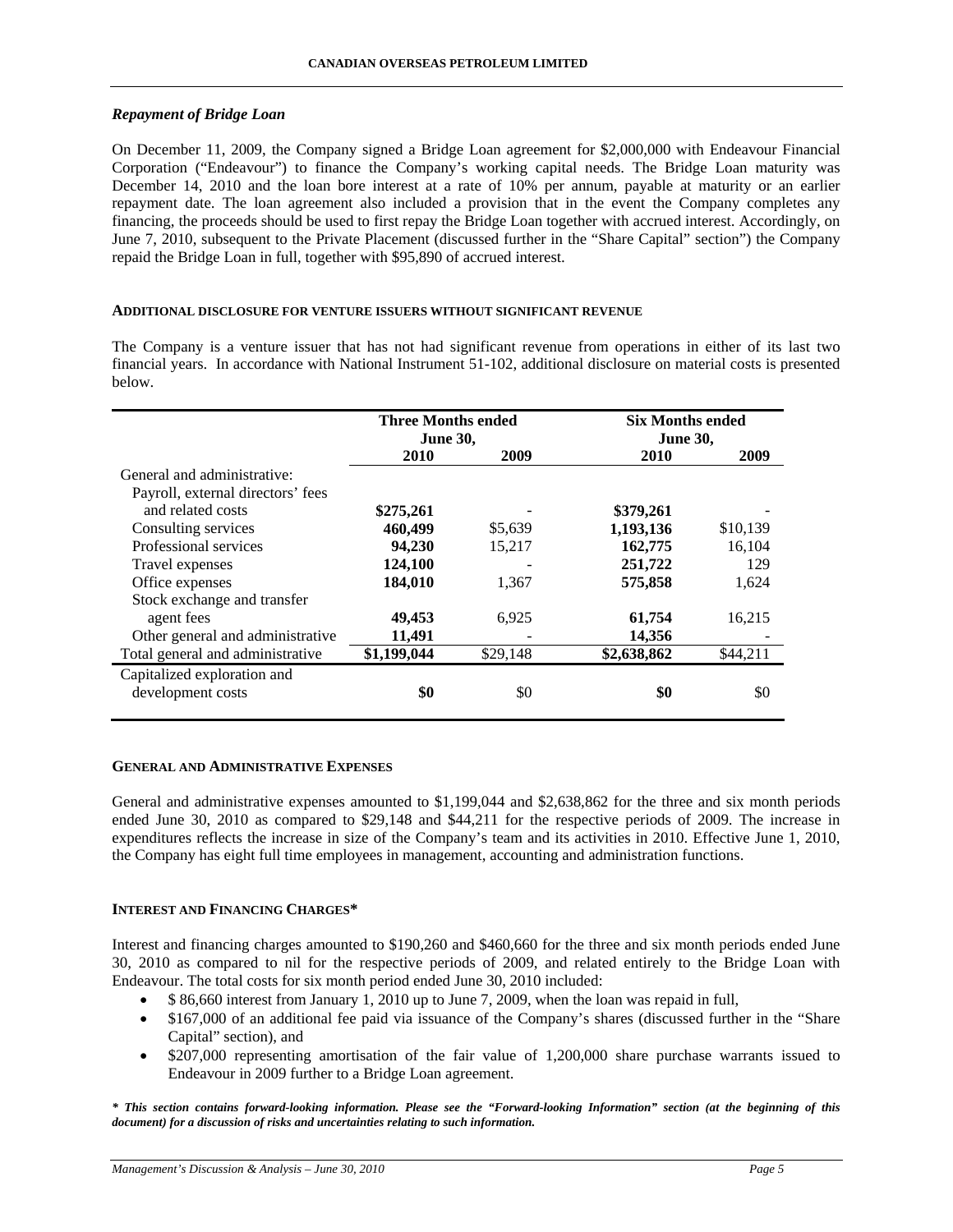#### **STOCK-BASED COMPENSATION EXPENSE\***

The Company has a stock option plan where the number of common shares reserved under the plan shall not exceed 10% of the issued and outstanding common shares and the number reserved for any one individual may not exceed 5% of the issued and outstanding shares. Exercise prices for stock options granted are determined by the closing market price on the day before the date of grant.

On June 1, 2010, the Company granted 662,500 stock options (2,650,000 pre-consolidation stock options) to certain directors and officers and consultants to acquire common shares at an exercise price of \$1.20 (\$0.30 preconsolidation exercise price). The stock options vest immediately and expire in 5 years.

A stock-based compensation expense of \$583,000 for the stock options granted was recognized for the period ended June 30, 2010. The fair value of each option granted is estimated on the date of grant using a Black-Scholes option pricing model (the assumptions used for the model are discussed in the notes accompanying the Company's unaudited consolidated financial statements as at and for the six month period ended June 30, 2010).

The stock-based compensation expense was nil for the six month period ended June 30, 2009.

No stock options were exercised and/or expired during the six month period ended June 30, 2010.

*\* This section contains forward-looking information. Please see the "Forward-looking Information" section (at the beginning of this document) for a discussion of risks and uncertainties relating to such information.* 

### **TRANSACTIONS WITH RELATED PARTIES**

Transactions are with the Company's directors and officers in the form of consulting services totalling \$529,000 for the six months and \$170,500 for the three months ended June 30, 2010. These transactions occurred in the normal course of business and have been recorded at exchange amounts based on commercial rates and terms agreed to in the related consulting contracts.

As at June 30, 2010, there were no outstanding amounts with related parties due to consulting fees, as compared to \$701,400 of accrued consulting fees as at December 31, 2009.

During the first half of 2009, the Company incurred management fees of \$3,000 with a company controlled by a director of the Company at that time. These transactions were in the normal course of business.

## **FINANCIAL INSTRUMENTS**

The Company's financial instruments consist of cash, cash deposits, accounts receivable, prepaid expenses, shortterm loan and accounts payable and accrued liabilities. It is management's opinion that the Company is not currently exposed to significant interest, currency or credit risks arising from these financial instruments and that the fair value of these financial instruments approximates their carrying value.

#### **SHARE CAPITAL**

The Company is authorized to issue an unlimited number of common and preferred shares.

Further to shareholders' and board of directors' approvals and effective August 3, 2010, the Company's common shares were consolidated on a one for four basis, i.e. one post-consolidation common share for every four preconsolidation common shares. Common share numbers and earnings per share amounts have been retroactively adjusted to reflect the share consolidation.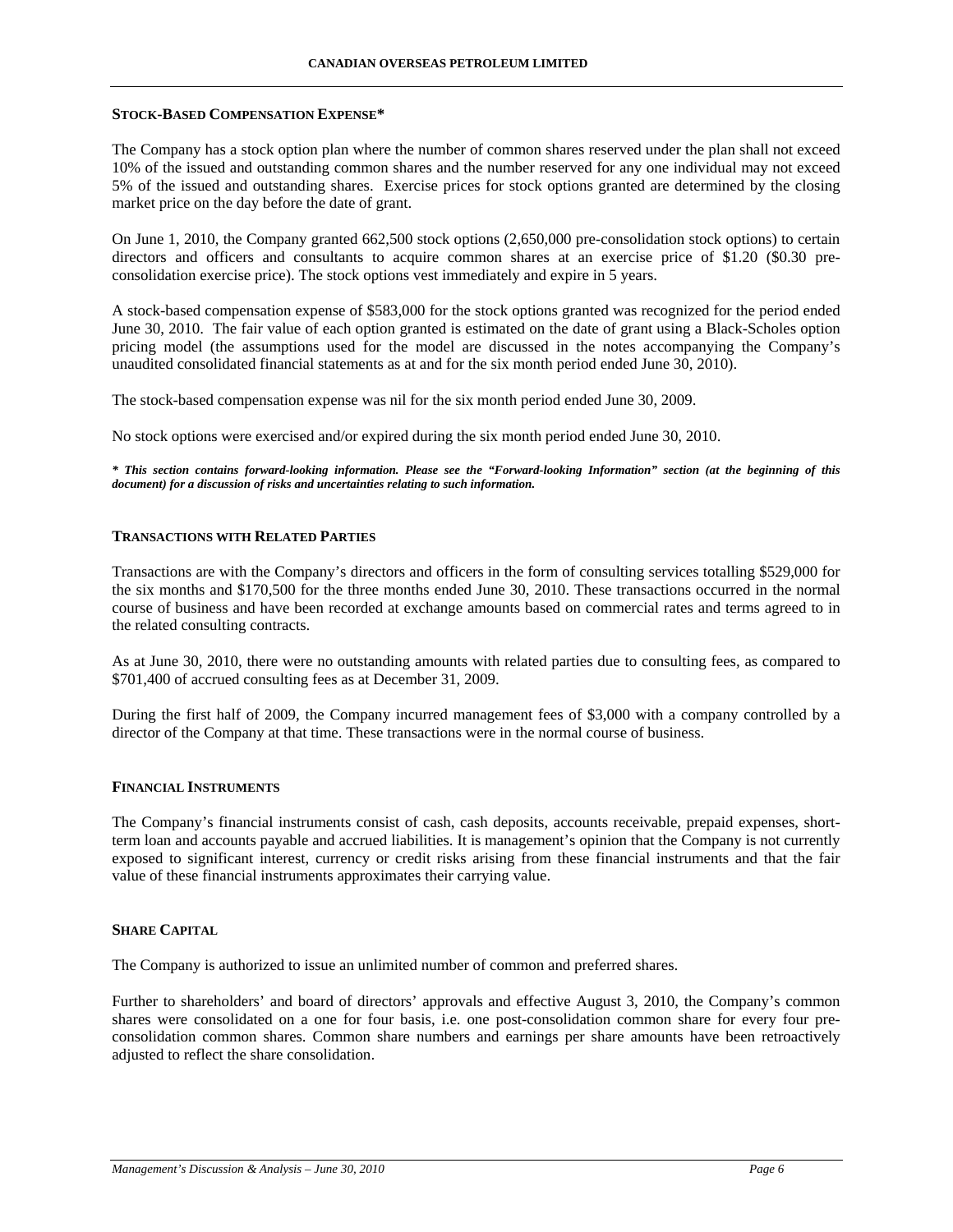As at June 30, 2010, there were 23,965,935 common shares (95,863,738 pre-consolidation common shares) issued, including 250,000 shares (1,000,000 pre-consolidation shares) held in escrow. The shares held in escrow are accounted for as contingently returnable shares at June 30, 2010, which were not considered outstanding and are not included in the computation of basic loss per share until they are released from escrow. The TSX-V conditional approval of this transaction initially granted till June 30, 2010, was extended till December 31, 2010.

The Company issued the following common shares during the second quarter of 2010:

- On May 5, 2010, the Company issued to Endeavour 180,424 common shares (721,694 pre-consolidation common shares) as payment for a fee \$167,000 in respect of Bridge Loan, which was due, pursuant to the loan agreement, if the loan was not repaid in full by April 1, 2010. The number of common shares was calculated based on the 5-day volume weighted average closing price of the Company's shares immediately before April 1, 2010.
- On May 14, 2010 and May 21, 2010, the Company closed the private placement of 6,872,579 units at \$1.20 per unit (27,490,315 pre-consolidation units at \$0.30 per unit) for total gross proceeds of \$8,247,095. Each unit consists of one common share and one half of a share purchase warrant. Each whole warrant will entitle the holder to acquire an additional common share at an exercise price of \$2.00 (pre-consolidation exercise price of \$0.50) expiring November 14, 2011. The fair value of the share purchase warrants issued was estimated at \$1,292,000 using a Black-Scholes option pricing model (the assumptions used for the model are discussed in the notes accompanying the Company's unaudited consolidated financial statements as at and for the six month period ended June 30, 2010).
- The Company paid, whenever applicable, a finder's fee by issuing subscription units equivalent to 5% of the units subscribed via a particular broker. As a result, there were 260,710 units (1,042,841 preconsolidation units) issued as finder's fees, with exercise price and expiry date of the share purchase warrants consistent with the warrants issued as part of the private placement. The value of \$312,852, representing the subscription value of the units issued as finder's fees together with legal fees of \$63,457, was recognized as share issue costs. The fair value of share purchase warrants issued as finder's fee was estimated at \$49,000 using a Black-Scholes option pricing model with the same assumptions as noted above. Similar to units issued further to the private placement, the units issued as finder's fees are subject to resale restriction and can not be resold until four months and one day after the date of issue.

As at June 30, 2010, the Company had also the following:

- 2,065,000 stock options (8,260,000 pre-consolidation stock options) to purchase common shares outstanding with an exercise price of \$0.80 - \$1.20 per share (pre consolidation exercise price of \$0.20 - \$0.30 per share) and a remaining contractual life of 4 - 5 years.
- 3,991,646 share purchase warrants (15,966,583 pre-consolidation share purchase warrants) issued, including 3,566,646 warrants (14,266,583 pre-consolidation warrants) issued as part of the above mentioned private placement), each warrant carrying the right to acquire an additional common share at an exercise price of \$2.00 (pre-consolidation exercise price of \$0.50) and with an expiry dates in December, 2010 and November 2011.

# **LIQUIDITY AND CAPITAL RESOURCES \***

As of June 30, 2010, the Company had working capital of \$3,373,266, shareholders' equity of \$3,481,807 and cash of \$3,429,973.

On May 14, 2010 and May 21, 2010, the Company closed a private placement of 6,872,579 units at \$1.20 per unit (27,490,315 pre-consolidation units at \$0.30 per unit), each unit consisting of one common share and one half of a share purchase warrant. The total gross proceeds amounted to \$8,247,095. Part of the proceeds was used during May and June of 2010 to repay the Bridge Loan and to pay the Company's accrued liabilities incurred with respect to setting-up an operation in UK North Sea. The remaining funds will be used to finance the Company's short term working capital requirements.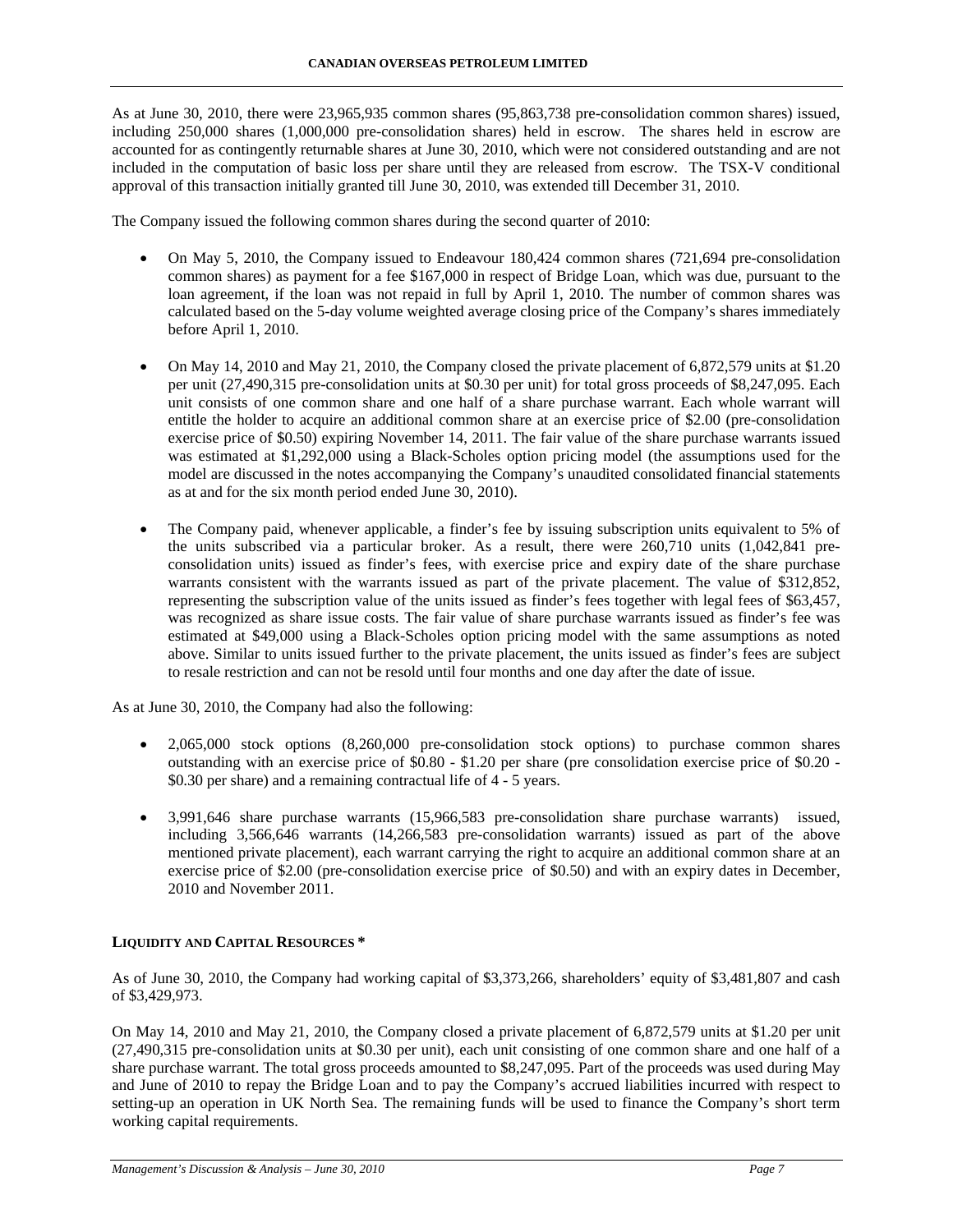Currently, the Company does not have material cash inflows and/or adequate financing available to set up and develop profitable operations. The Company's financial statements are presented on a going-concern basis which assumes that the Company will be able to realize its assets and discharge its liabilities in the normal course of operations. The Company's ability to continue as a going concern is dependant upon its ability to raise equity financing. The current economic environment has made access to debt and equity markets more difficult, where cost of capital has increased while the availability of capital has decreased. No assurance can be provided that the Company will raise the required levels of financing.

*\* This section contains forward-looking information. Please see the "Forward-looking Information" section (at the beginning of this document) for a discussion of risks and uncertainties relating to such information.* 

## **COMMITMENTS AND CONTRACTUAL OBLIGATIONS\***

|                             | <b>Total</b> | <b>Less than</b><br><b>One Year</b> | <b>One to Three</b><br>Years | Four to<br><b>Five Years</b> | After Five<br>Years      |
|-----------------------------|--------------|-------------------------------------|------------------------------|------------------------------|--------------------------|
| Office lease                | \$4,588,000  | \$535,000                           | \$1,069,000                  | \$1,069,000                  | \$1,915,000              |
| Financial advisory services | 170,000      | 170,000                             | $\blacksquare$               | $\sim$                       | $\overline{\phantom{a}}$ |
|                             | 4,758,000    | 705,000                             | \$1,069,000                  | \$1,069,000                  | \$1,915,000              |

As at June 30, 2010, the Company has the following contractual obligations:

## *Office Lease*

The Company is committed under an operating lease agreement for the rental of office space in Calgary. The approximate lease payments total to \$4.6 million and are payable over the next 10 years.

### *Financial Advisory Services*

The obligation in respect to financial advisory services relate to an agreement with Endeavour International. The agreement is in effect till June 10, 2011, with an option to extend, if agreed by both parties.

The Company is currently pursuing contracts that will require additional financing. The ability of the Company to meet the above commitments is dependent on its ability to obtain additional financing.

*\* This section contains forward-looking information. Please see the "Forward-looking Information" section (at the beginning of this document) for a discussion of risks and uncertainties relating to such information.* 

### **SELECTED QUARTERLY INFORMATION**

Eight Most Recent Quarters (\$):

|                                | June 30, 2010 | <b>March 31, 2010</b> |             | December 31, 2009 September 30, 2009 |
|--------------------------------|---------------|-----------------------|-------------|--------------------------------------|
| Revenue                        |               | 6.060                 | 5.079       |                                      |
| <b>Net loss</b>                | (1,973,699)   | (1,706,591)           | (1,895,267) | (1,276,117)                          |
| Post-consolidated net loss per |               |                       |             |                                      |
| share - basic & diluted        | (0.10)        | (0.10)                | (0.12)      | (0.08)                               |
| Pre-consolidated net loss per  |               |                       |             |                                      |
| share - basic & diluted        | (0.02)        | (0.03)                | (0.03)      | (0.02)                               |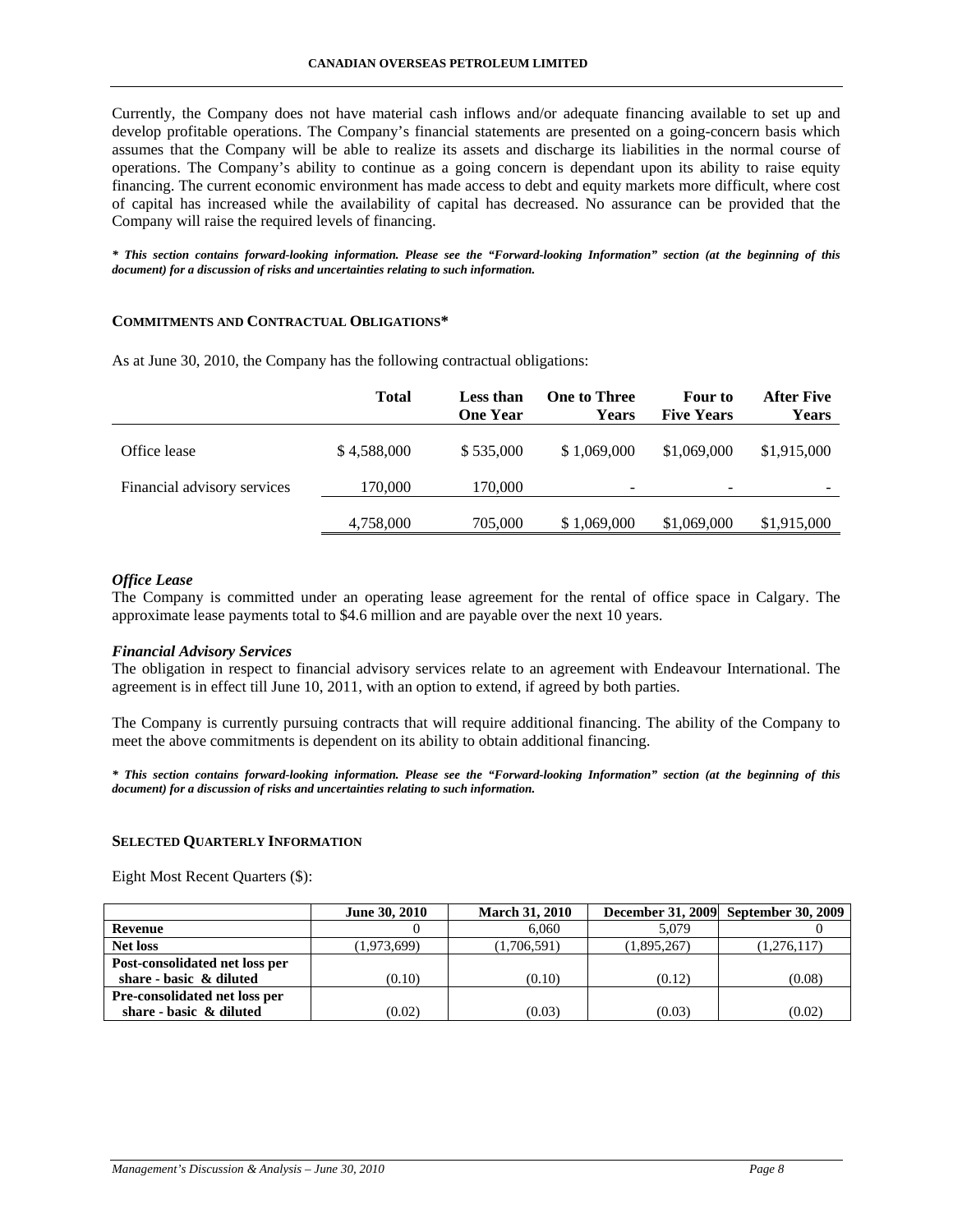### **SELECTED QUARTERLY INFORMATION (CONTINUED)**

|                               | June 30, 2009 | <b>March 31, 2009</b> |          | December 31, 2008 September 30, 2008 |
|-------------------------------|---------------|-----------------------|----------|--------------------------------------|
| Revenue                       |               |                       |          |                                      |
| Net income (loss)             | (16, 339)     | (1, 544)              | (23,265) | 913.717                              |
| Post-consolidated net income  |               |                       |          |                                      |
| (loss) per share - basic $\&$ |               |                       |          |                                      |
| diluted                       | (0.00)        | (0.00)                | (0.00)   | 0.07                                 |
| Pre-consolidated net income   |               |                       |          |                                      |
| (loss) per share - basic $\&$ |               |                       |          |                                      |
| diluted                       | (0.00)        | (0.00)                | (0.00)   | 0.02                                 |

#### **ACCOUNTING PRONOUNCEMENTS**

### **Status of Transition to International Financial Reporting Standards (IFRS)**

On February 13, 2008, the Canadian Accounting Standards Board confirmed that publicly accountable enterprises will be required to adopt IFRS in place of Canadian Generally Accepted Accounting Principles (GAAP) for interim and annual reporting purposes for fiscal years beginning on or after January 1, 2011. The eventual changeover to IFRS represents a change due to new accounting standards. Although IFRS is principles-based and uses a conceptual framework similar to Canadian GAAP, there are significant differences and choices in accounting policies, as well as increased disclosure requirements under IFRS.

The Company has substantially completed the diagnostic phase and does not expect implementation of IFRS to have a significant impact on the Company's results of operation and financial position mainly due to the Company's current limited operations and lack of assets. The Company will elect to apply certain exemptions available under IFRS 1 for first-time adoption (specifically in respect of IFRS 3 Business Combinations and IFRS 2 Share-based Payments), which will relieve the Company from retrospective application of IFRS and as a result the changeover to IFRS is not expected to result in significant changes to the Company's past results or the value of the Company's equity, with the exception of the accounting for flow-through shares which have been issued by the Company historically.

For all future transactions in 2010, the Company will consider the IFRS impact on any accounting policy decisions, implementation of any new IT systems, accounting processes and internal controls over financial reporting. The switch to IFRS is not currently anticipated to have a material impact on the accounting policies and/or internal controls over financial reporting currently in use. Throughout 2010, the Company will focus on IFRS disclosure requirements and on gaining the required IFRS expertise that will be required once the Company develops its operations.

### **Critical Accounting Estimates**

The amounts recorded in respect of stock options and share purchase warrants granted are based on the Company's estimation of their fair value, calculated using assumptions regarding the life of the option/warrant, interest rates and volatility. By their nature, these estimates and assumptions are subject to uncertainty, and the actual fair value of option/warrant may differ at any time.